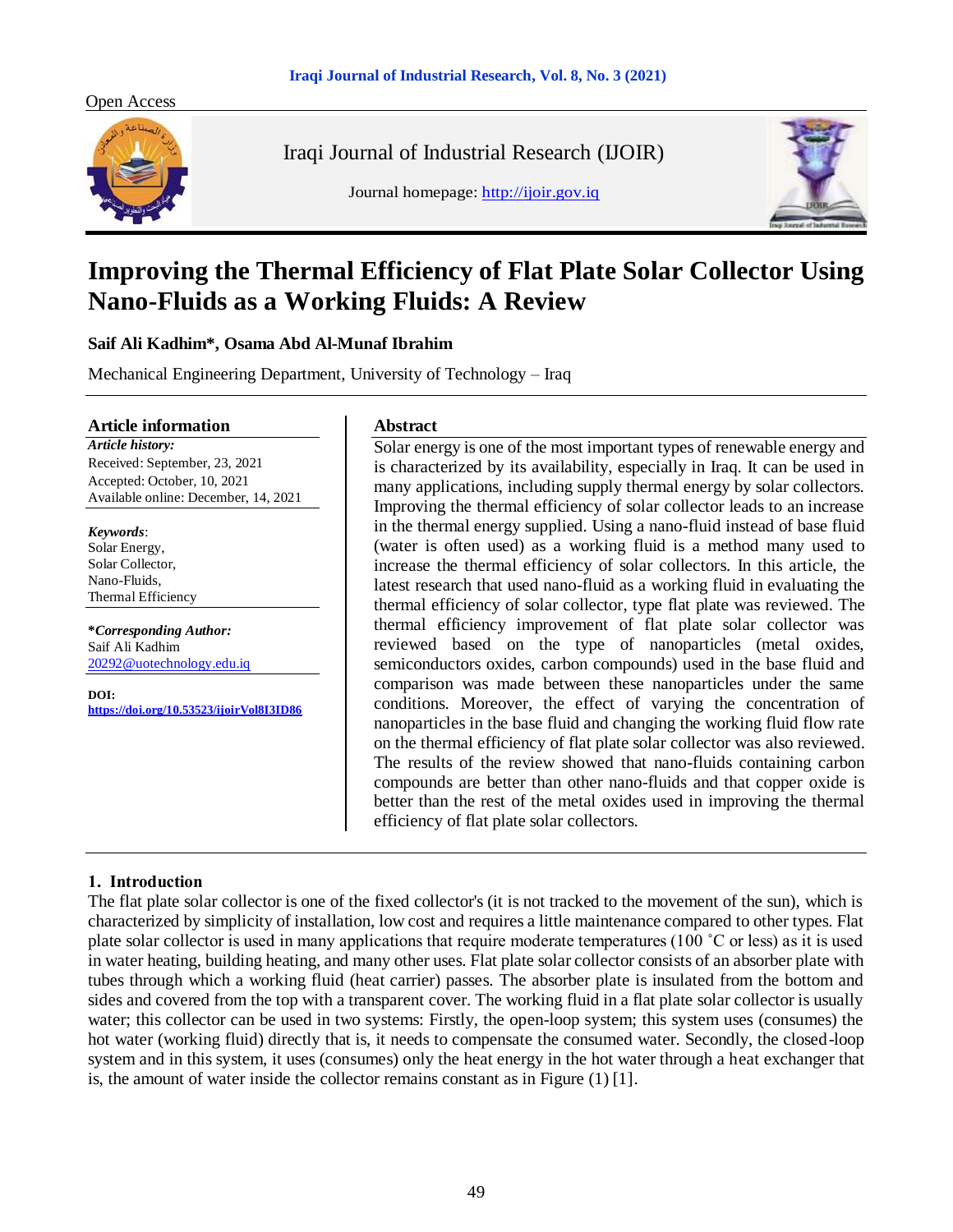The thermal efficiency of flat plate solar collectors is low compared with tracking solar collectors [1]; so, by using many methods, many researchers have tended to increase the thermal efficiency of a flat plate solar collector. The most prominent and recent of these methods, which is the use of nanoparticles in base fluid (usually water) as working fluid. Using a nano-fluid (nanoparticles + base fluid) as a working fluid that has superior thermal properties improves the efficiency of a flat plate solar collector compared to using water as a working fluid.



Figure (1). Flat plate solar collector with closed loop system [1].

In this article, the latest research (from 2016 to 2021) in which the thermal efficiency of flat plate solar collector was improved using nano-fluids as a working fluid will be reviewed. This research will be a review based on the nanomaterials used in the base fluid (metal oxides, semiconductor oxides, and carbon compounds), as well as the comparison between those nanomaterials. The effect of nanoparticles concentration in the base fluid and the working fluid flow rate on the thermal efficiency will also be reviewed. This can give the researcher in this field a clear vision for the best nano-fluids and/or fluid flow used in a flat plate solar collector.

It is noteworthy that nano-fluids should be used only in flat plate solar collector with a closed-loop system.

### **2. Mathematical Basis**

In this section, the basic mathematical equations used in calculating the thermal efficiency of flat plate solar collector will be presented. Additionally, the specific heat and density of nano-fluid will be stated. Thermal efficiency in the flat plate solar collector is the ratio of useful thermal energy obtained from the collector to incidence solar energy on the collector [2]:

 $\eta_{\text{th}} = \frac{Q_{\text{u}}}{4 \epsilon G}$ AcGT ……………......……………………………...……………......……….. (1)

And Q<sup>u</sup> = m.Cp(T<sup>o</sup> − T<sup>i</sup> ) ………………………………...……………......……….. (2)

where:  $\eta_{th}$ : Thermal efficiency (%),  $Q_u$ : Useful thermal energy (W),  $A_c$ : Collector area (m<sup>2</sup>),  $G_T$ : Solar radiation (W/m<sup>2</sup>), m: Mass flow rate (kg/s),  $C_p$ : Specific heat of working fluid (J/kg<sup>°</sup>C),  $T_o$ : Outlet temperature of working fluid ( $°C$ ), and  $T_i$ : Inlet temperature of working fluid ( $°C$ ).

The specific heat and density of nano-fluid is calculated from [3]:

|  | $C_{p)nf} = \frac{C_{p)bf} \rho_{bf} (1-\varphi) + C_{p)np} \rho_{np} \varphi}{\rho_{\varphi}}$ |  |
|--|-------------------------------------------------------------------------------------------------|--|
|  | $\rho_{\rm nf}$                                                                                 |  |
|  |                                                                                                 |  |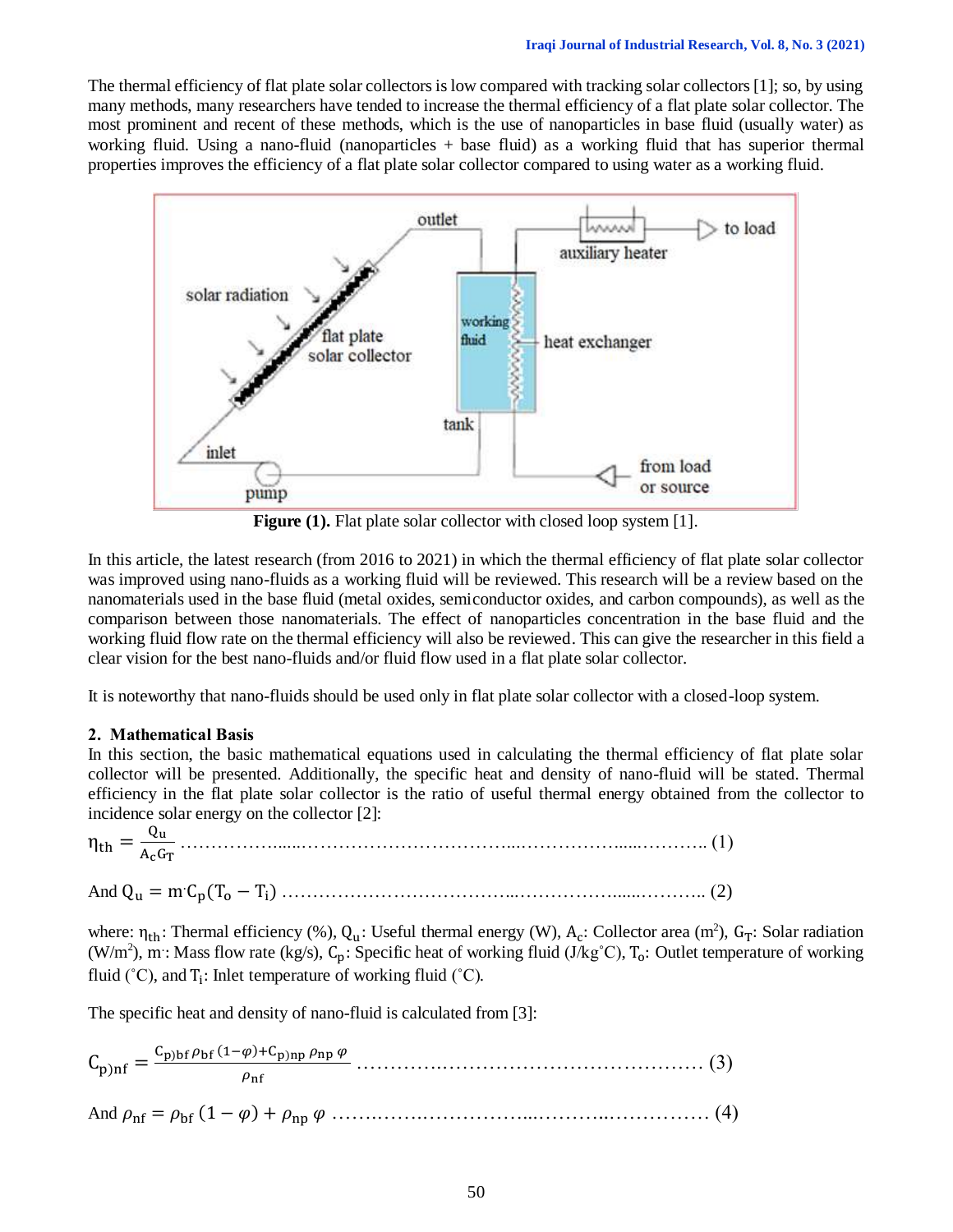where:  $C_{\text{p}}$ <sub>nf</sub> &  $\rho_{\text{nf}}$ : Specific heat & density of nano-fluid (J/kg<sup>°</sup>C),  $C_{\text{p}}$ <sub>bf</sub>: Specific heat & density of base fluid (J/kg<sup>°</sup>C), C<sub>p)np</sub> &  $\rho_{\text{nn}}$ : Specific heat & density of nanoparticles (J/kg<sup>°</sup>C), and  $\varphi$ : Concentration of nanoparticles (%), which is defined as the percentage of nanoparticles in the base fluid [4]. It can be a weight percentage or a volumetric percentage.

### **3. The Thermo-Physical Properties of Nano-Fluids**

The thermos-physical properties of the nano-fluid such as density, specific heat, thermal conductivity, and viscosity are directly affected by dispersing nanoparticles in the base fluid [5]. In this section, some thermosphysical properties of different types of nano-fluids will be presented.

Increasing the density of working fluid enhances thermal efficiency. Density greatly affects the heat transfer resistance of nano-fluids and directly affecting Reynolds number, Nusselt number, friction factor, and pressure loss. Figure (2) shows the density of some nano-fluids and the effect of nanoparticle concentration on them [6].

Specific heat plays an essential role in the heat transfer and storage processes because low specific heat of nanofluid causes more rise in temperature when exposed to solar energy. Figure (3) shows the specific heat of some nano-fluids and the effect of nanoparticle concentration on them [6].

Increasing the thermal conductivity of the working fluid enhances thermal efficiency. Many factors such as nanoparticles type, nanoparticles shape, nanoparticle size, base fluid type, temperature, and nanoparticles concentration affects the thermal conductivity of nano-fluids [7]. Figure (4) shows the thermal conductivity of some nano-fluids and the effect of nanoparticle concentration on them [6].

Increasing the viscosity of the working fluid will negatively affect the thermal efficiency because the friction factor will be increased. Figure (5) shows the viscosity of some nano-fluids and the effect of nanoparticle concentration on them [6].



**Figure (2).** Density of nano-fluids change with volumetric concentration change [6].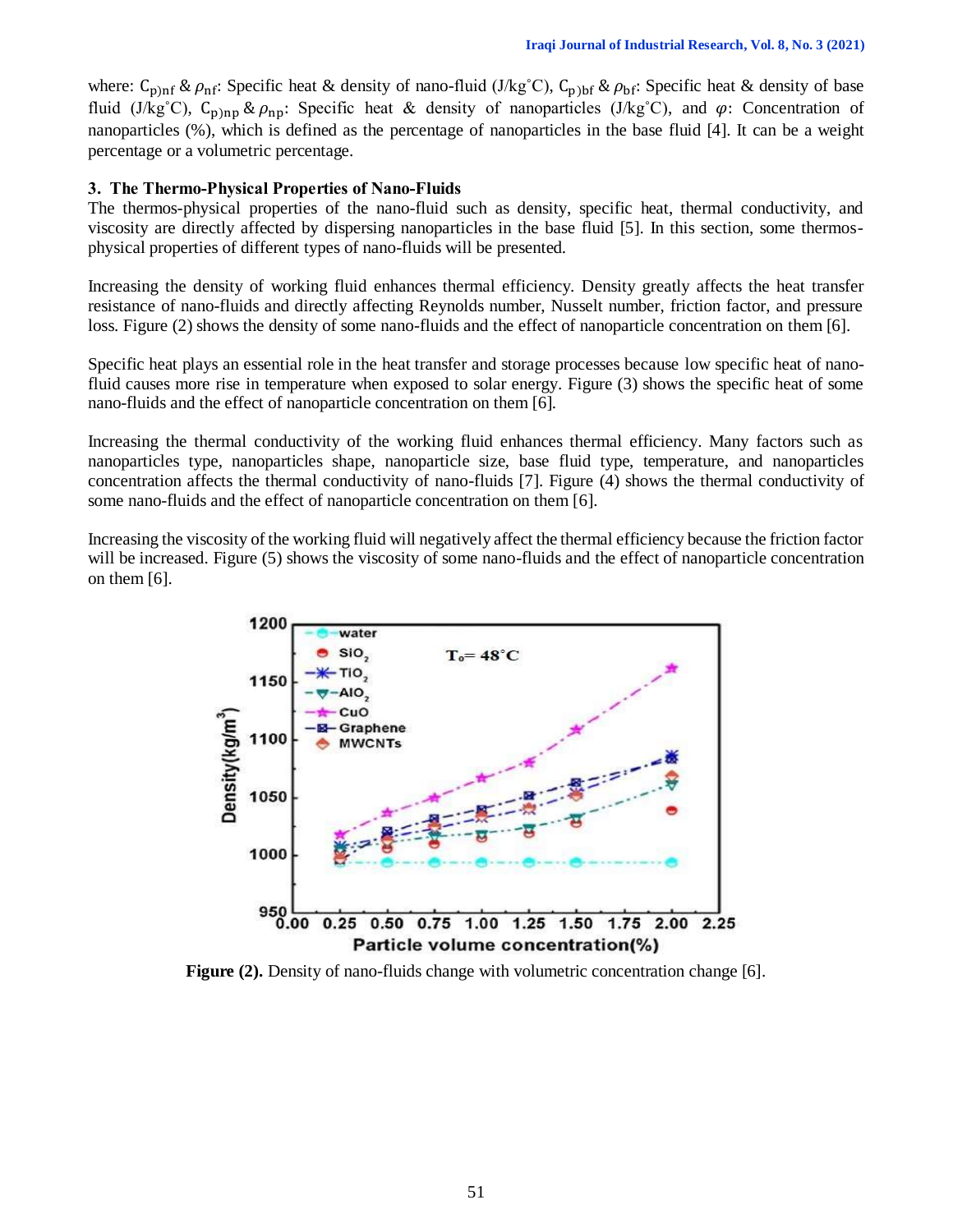

Figure (3). Specific heat of nano-fluids changes with volumetric concentration change [6].



Figure (4). Thermal conductivity of nano-fluids changes with volumetric concentration change [6].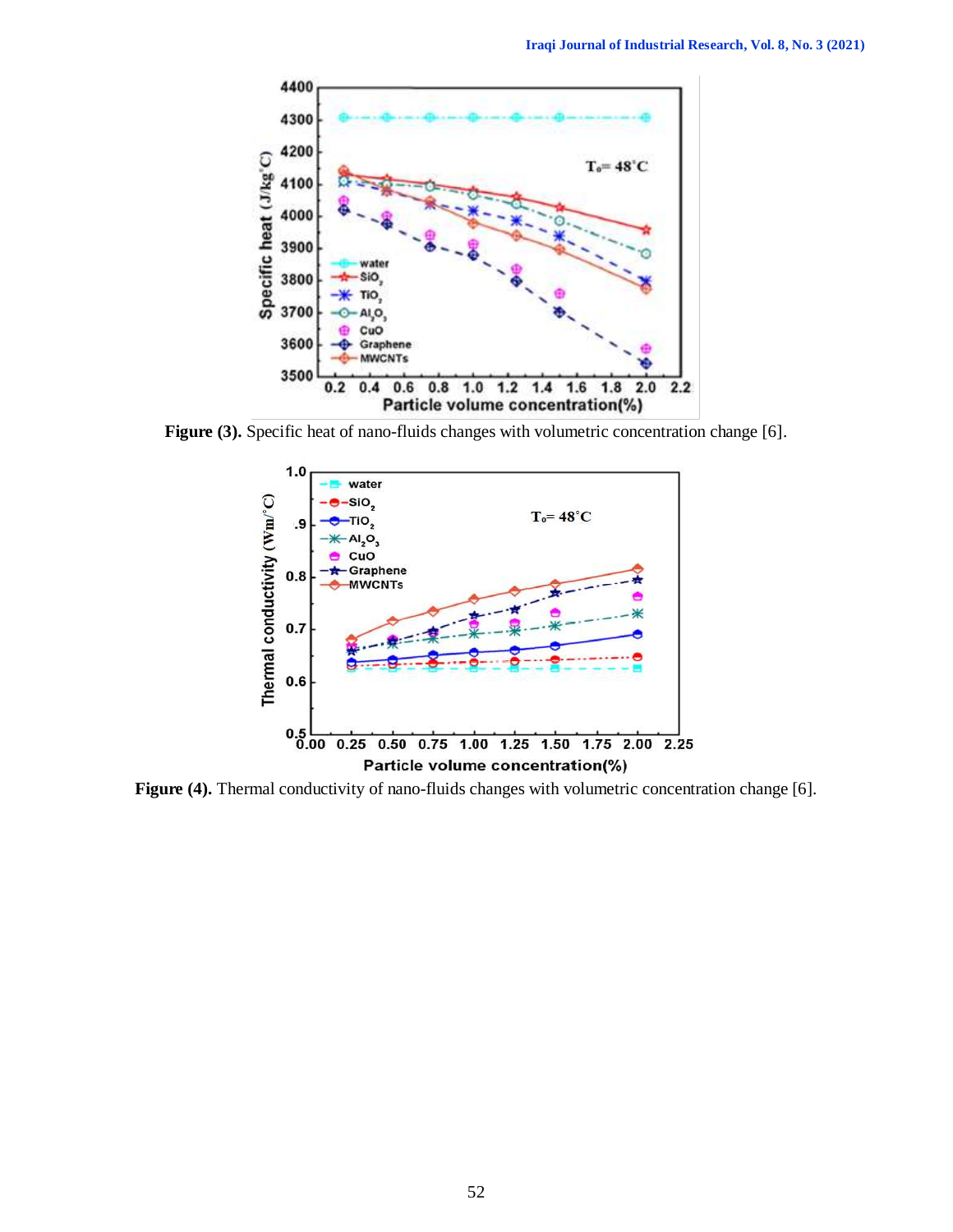

**Figure (5).** Viscosity of nano-fluids changes with volumetric concentration change [6].

## **4. The Use of Nano-Fluids Containing Metal Oxides as Working Fluids**

Many types of metal oxides are used as nanoparticles in the base fluid like aluminum oxide  $(A_1Q_3)$ , copper oxide (CuO), zinc oxide (ZnO), iron oxide (Fe<sub>3</sub>O<sub>4</sub>/water), and magnesium oxide (MgO).

Janusz T. Cieśliński *et al.* (2016) [8] used a nano-fluid consisting of aluminum oxides in water (Al2O3/water) with volume concentrations (0.1%, 0.2%, and 0.4%) in addition to water as working fluids in a flat plate solar collector. Experimentally tested flat plate solar collector at flow rates of (1, 2, and 2.83 l/min). The results showed that the thermal efficiency of flat plate solar collector increases when using nano-fluid compared to the result when using water; the best increase was when a nano-fluid with a concentration of 0.2% and a flow rate of 2 l/min were used.

Abbas Sahi Shareef *et al.* (2016) [9] they used a nano-fluid consisting of aluminum oxides in water (Al<sub>2</sub>O<sub>3</sub>/water) with two a volume concentration (0.1% and 0.2%) in addition to water as working fluids in a flat plate solar collector. Experimentally tested flat plate solar collector at flow rates of (1, 1.6, and 2 l/min). The results showed a remarkable improvement in the thermal efficiency when using nano-fluid compared to water in a flat plate solar collector, especially when using nano-fluid with a 0.5% concentration and a 2 l/min flow rate.

Sahil Arora and Sudhakar Subudhi (2017) [10] used a nano-fluid consisting of aluminum oxides in water  $(A<sub>2</sub>O<sub>3</sub>/water)$  with a volume concentration  $(0.1%)$  as working fluids - in addition to water - in a flat plate solar collector. Experimentally tested flat plate solar collector at flow rates (1, 2, 3, 4, and 5 l/min). The results showed a remarkable increase in the thermal efficiency of flat plate solar collector when using nano-fluid compared to the result when usingwater. The best increase was 23.76% at a flow of 3 l/min.

A.A. Hawwash *et al.* (2018) [11] they presented an experimental and numerical study to examine a flat plate solar collector's performance using water and aluminum oxide  $(Al_2O_3/water)$  with different volume concentrations as working fluids. Experimental results showed an improvement in the thermal efficiency of flat plate solar collector from 3% to 18% when using nano-fluid compared to water, while the numerical results showed that an excessive increase in the concentration of aluminum oxide in water leads to negative results.

Mohsen Mirzaei (2019) [12] used a nano-fluid consisting of copper oxides in water (CuO/water) with a volume concentration of 0.1% and water as working fluids in a flat plate solar collector. Experimentally tested flat plate solar collector on more than one flow rate in which the results showed that the thermal efficiency of flat plate solar collector has increased when a nano-fluid was used compared to using water as follows: 15.2%, 17.1%, and 25.1% at flow rates 1, 2, and 4 l/min respectively.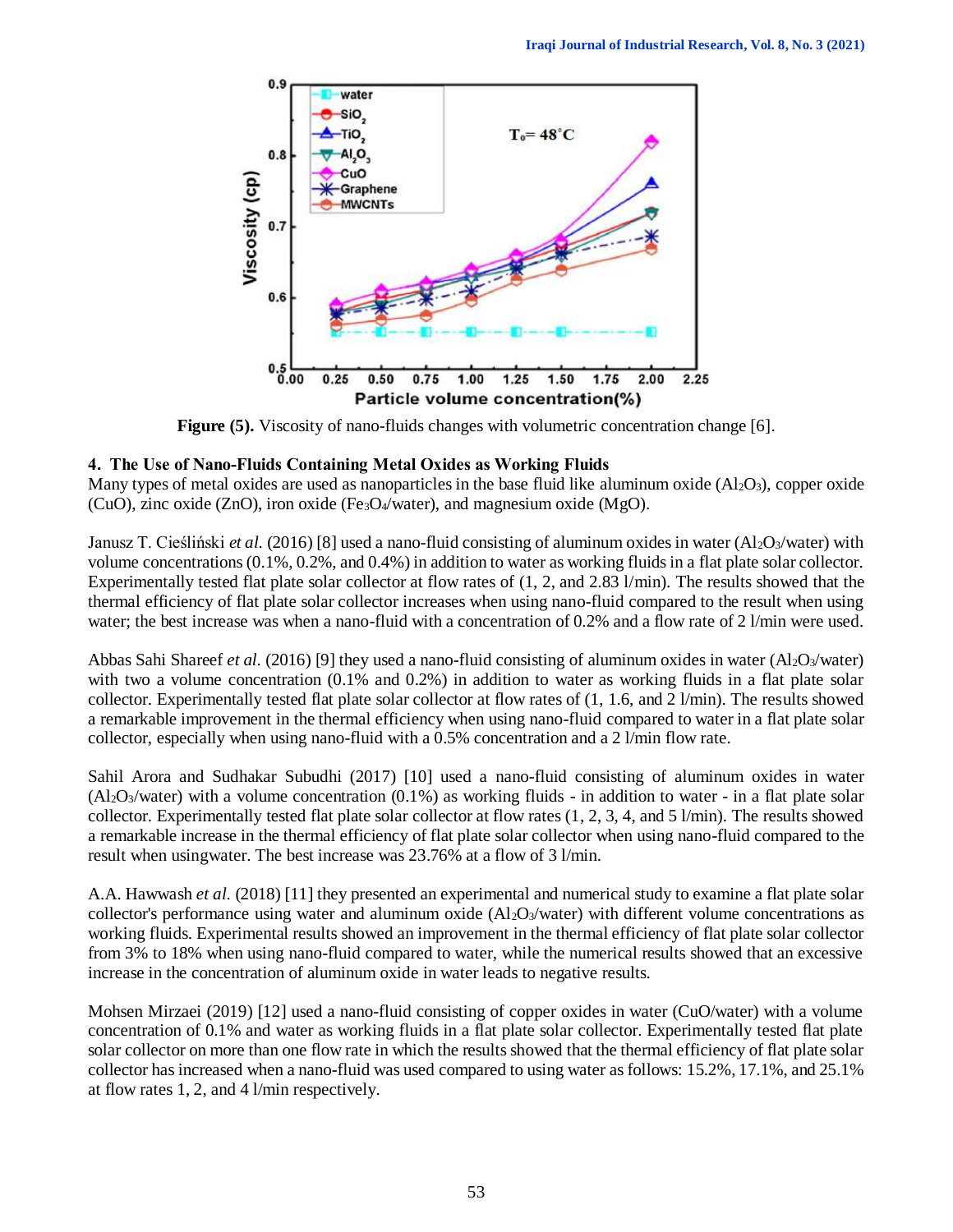Nitesh Singh Rajput *et al.* (2019) [13] used a nano-fluid consisting of aluminum oxides in water (Al2O3/water) with volume concentrations (0.1%, 0.2%, and 0.3%) in addition to water as working fluids in a flat plate solar collector. Experimentally tested flat plate solar collector at flow rates (1, 2, and 3 l/min) showed a remarkable increase in the thermal efficiency of flat plate solar collector when using nano-fluid compared to water. The best increase was 21.32% at a concentration of 0.3% and a flow of 3 l/min.

Mousa M. Mohamed *et al.* (2020) [14] they used water and a nano-fluid consisting of zinc oxides in water (ZnO/water) at two volume concentrations (0.05% and 0.1%) as working fluids in a flat plate solar collector used with a thermal storage system. The experimental results showed an increase in the thermal efficiency of flat plate solar collector when using the nano-fluid compared to water as follows: 4.81% and 6.57% at a concentration of 0.05% and 0.1%, respectively.

Shubham Sharma *et al.* (2020) [15] they presented an experimental study to evaluate a flat plate solar collector performance. They used water and copper oxide in water (CuO/water) with a range of volume concentrations (0.25%-2%) as working fluids. The results compared the thermal efficiency with a nano-fluid and the thermal efficiency with water; the thermal efficiency with a nano-fluid was higher than that with water, and the highest thermal efficiency recorded was 57.1% at a concentration of 1.5% and a flow of 0.03 kg/s.

Nang Khin Chaw Sint *et al.* (2020) [16] ran a simulation using MATLAB software to verify the perfect concentration of a nano-fluid (CuO/water) to be used in a flat plate solar collector as a working fluid. Their results showed that the maximum thermal efficiency was obtained at a volume concentration of 0.5% and a flow rate of 1 l/min. They also compared the nano-fluid to water and found that the thermal efficiency increased by 4.78% when using (CuO/water).

Suraj Choudhary *et al.* (2021) [17] used a nano-fluid consisting of magnesium oxides in water (MgO/water) with two volume concentrations (0.1% and 0.3%) as working fluids in a flat plate solar collector. Experimentally tested flat plate solar collector at flow rates (0.5, 1, and 1.5 l/min) showed that the best performance was when a nanofluid of 0.3% concentration and 1 l/min flow was used.

### **5. The Use of Nano-Fluids Containing Metal Oxides as Working Fluids**

Many types of semiconductor oxides are used as nanoparticles in the base fluid like silicon oxide (SiO2/water), titanium oxide (TiO<sub>2</sub>/water), cerium oxide (CeO<sub>2</sub>/water), and tungsten oxide (WO<sub>3</sub>/water).

A R. Noghrehabadi *et al.* (2016) [18] used a nano-fluid consisting of silicon oxide in water (SiO2/water) with a weight concentration (1%) in addition to water as working fluids in a flat plate solar collector. Experimentally tested flat plate solar collector at different flow rates showed a slight increase in the thermal efficiency of flat plate solar collector when using nano-fluid compared to water, it was 2.1% at a flow of 1.4 l/min.

Ammar Maouassi *et al.* (2017) [19] presented a numerical study to investigate the performance of a flat solar collector using (SiO2/water) as a working fluid and compare its performance when using water as a working fluid. They chose volume concentrations that rangined from 1% to 10%, and with several flow rates when tested. The results showed that increasing the concentration of  $SiO<sub>2</sub>$  nanoparticles in water improves the performance of the flat plate solar collector, especially at high flow rates.

M.A. Sharafeldin and Gyula Gróf (2018) [20] used a nano-fluid consisting of cerium oxides in water (CeO2/water) with volume concentrations of  $(0.0167\%, 0.0333\%,$  and 0.0666%) in addition to water as working fluids in a flat plate solar collector. Experimentally tested flat plate solar collector at flow rates (0.015, 0.018 and 0.019 kg/s m2). Their results showed an increase in the thermal efficiency of flat plate solar collector when using nano-fluid compared to water, and the best increase was 10.74% at a concentration of 0.0666% and a flow of 0.019 kg/s  $m^2$ .

J. Vinoth Kumar *et al.* (2021) [21] they used a nano-fluid consisting of tungsten oxide in water (WO3/water) with a volume concentration of (0.0167%, 0.0334% and 0.0667%) in addition to water as working fluids in a flat plate solar collector. Experimentally tested flat plate solar collector at constant flow rate results showed an improvement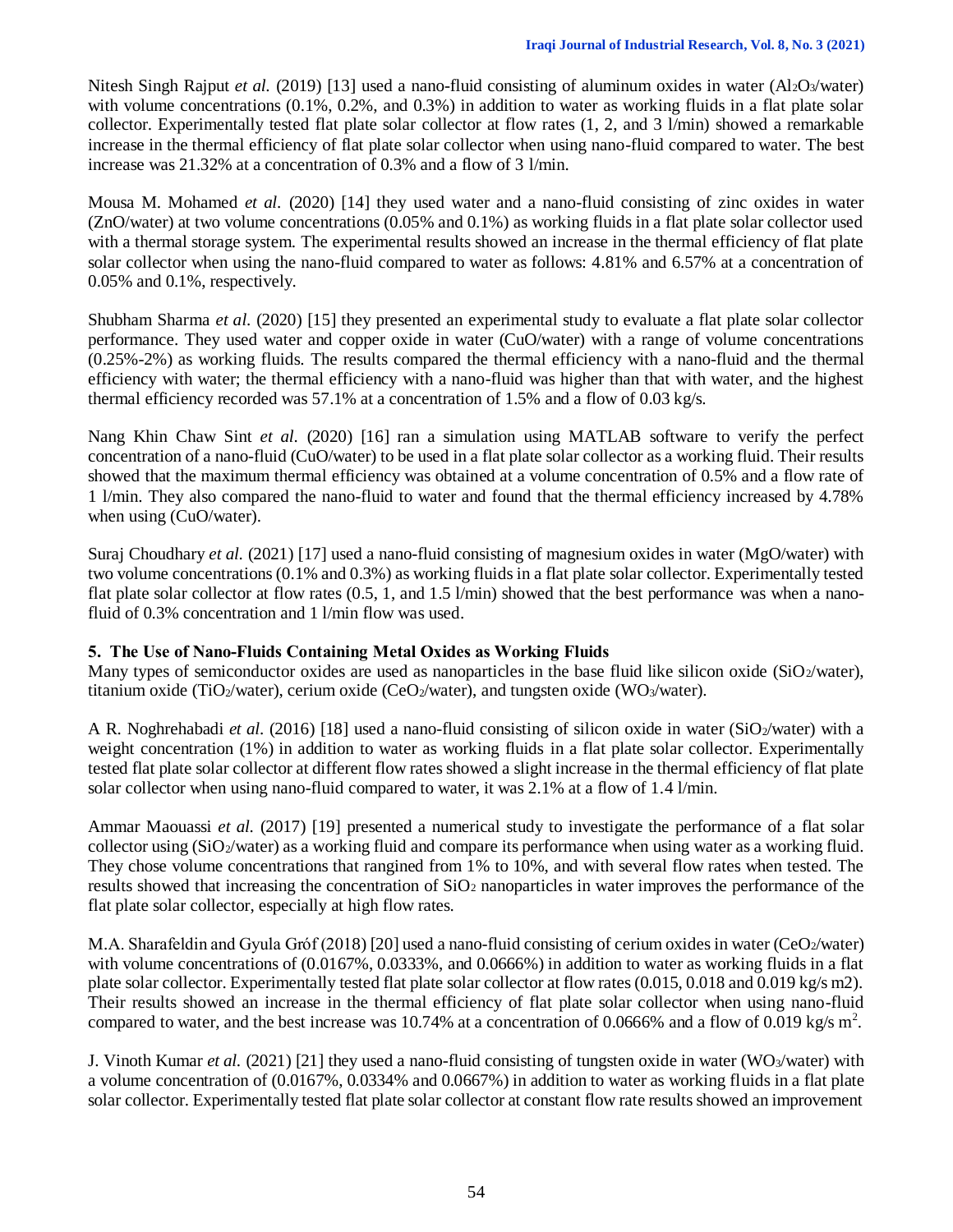in the thermal efficiency of flat plate solar collector when using the nano-fluid compared to water, especially when using the nano-fluid with a concentration of 0.0667%.

## **6. The Use of Nano-Fluids Containing Carbon Compounds as Working Fluids**

Omer A Alawi *et al.* (2020) [22] used a nano-fluid consists of pentaethylene glycol-thermally treated graphenewater with weight concentrations  $(0.025\%, 0.05\%, 0.075\%,$  and  $(0.1\%)$  in addition to water as working fluids in a flat plate solar collector. The results of experimentally tested flat plate solar collector at different flow rates showed an increase in the thermal efficiency of flat plate solar collector when using nano-fluid compared to using water, and the best increase was 10.74% at a concentration of 0.0666% and a flow of 0.019 kg/s m2. The results showed an increase in the thermal efficiency of flat plate solar collector when using nano-fluid compared to water, and the best increase at a concentration of 0.1% and as follows: 10.6%, 11.1%, and 13.1% at a flow rate of 0.00833 kg/s, 0.01667 kg/s, and 0.025 kg/s.

Omar Mohammed Hamdoon (2020) [23] presented a numerical study to improving the performance of a flat plate solar collector using (Multi-Wall Carbon Nano Tube-Water) MWCNT-H2O as a working fluid and compared its performance to the performance when using water. Various concentrations ranging from 0% to 6% were selected, as well as, varying the flow rates from 0.004 kg/s to 0.03 kg/s were tested. The results showed an increase in the thermal efficiency of flat plate solar collector when using nano-fluid compared to water, and this increase ranged from 2.41% to 2.91% at 0.004 kg/s from 4.67% to 6.68% at 0.03 kg/s.

L. Syam Sundar *et al.* (2020) [24] used a nano-fluid consisting of nanodiamond particles in water (DN/water) with volume concentrations (0.2%, 0.4%, 0.6%, 0.8%, and 1%) in addition to water as working fluids in a flat plate solar collector. The results showed that when using water, the thermal efficiency reached 53%, while when using nano-fluid at a concentration of 1%, the efficiency reached 74%, and this is the best improvement.

Omer A Alawi *et al.* (2021) [25] presented an experimentally and theoretically study of covalently functionalized graphene (Gr) suspended in distilled water with different weight concentrations (0.025%, 0.05%, 0.075%, and 0.1%) as working fluid inside a flat plate solar collector. The comparison was also made when using water as a working fluid. It was tested experimentally and theoretically at flow rates (0.5, 1, and 1.5 kg/min). The results showed an increase in the thermal efficiency of flat plate solar collector when using nano-fluid compared to water, and the best increase was 13% at the highest concentration and flow rate.

L. Harish Kumar *et al.* (2021) [26] presented an investigation about the effects of using eco-friendly, noncorrosive, covalently functionalized Graphene nanoplatelets with gallic acid (GGNPs) as working fluid inside a flat plate solar collector. A nano-fluid consists of (GGNPs/water) with a weight concentrations (0.025%, 0.05%, 0.075% and 0.1%). It was experimentally tested at flow rates (0.5, 1, and 1.5 kg/min), and the comparison was made when using water as a working fluid. The results they had was that the maximum enhancement in the thermal efficiency of flat plate solar collector was 24.09% compared to the one with water at a concentration of 0.1% and a flow rate of 1.5 l/min.

## **7. Comparison of Nano-Fluids Based on The Type of Nanoparticles Used**

Marjan B. Nejad *et al.* (2017) [27] presented a numerical study to investigate in performance a flat plate solar collector used different nano-fluids including (MWCNT-H<sub>2</sub>O and  $Al_2O_3/water$ ) in addition to water as working fluids. Different weight concentrations ranging (1-2%) were selected and tested on flow rates ranging (0.05-0.6 l/min). The results showed an increase in the thermal efficiency of flat plate solar collector when using nano-fluids compared to water, and the thermal efficiency of MWCNT-H2O was greater than the thermal efficiency of  $Al_2O_3/water.$ 

Sujit Kumar Verma *et al.* (2017) [6] prepared several nano-fluids consisting of carbon compounds, metal oxides, and semiconductor oxides in water as follows: (MWCNTs-H<sub>2</sub>O, Gr/water, CuO/water, Al<sub>2</sub>O<sub>3</sub>/water, TiO<sub>2</sub>/water, and  $SiO_2/water$ ). These nano-fluids, in addition to water, were used as working fluids in the evaluation of a flat plate solar collector. Experimental tested was with a volume concentrations (0.25%, 0.5%, 0.75%, 1%, 1.25%, 1.5%, 1.75% and 2%) and a flow rates ranging from 0.01 kg/s to 0.05 kg/s. The results showed an increase in the thermal efficiency of flat plate solar collector when using nano-fluids compared to water, especially between the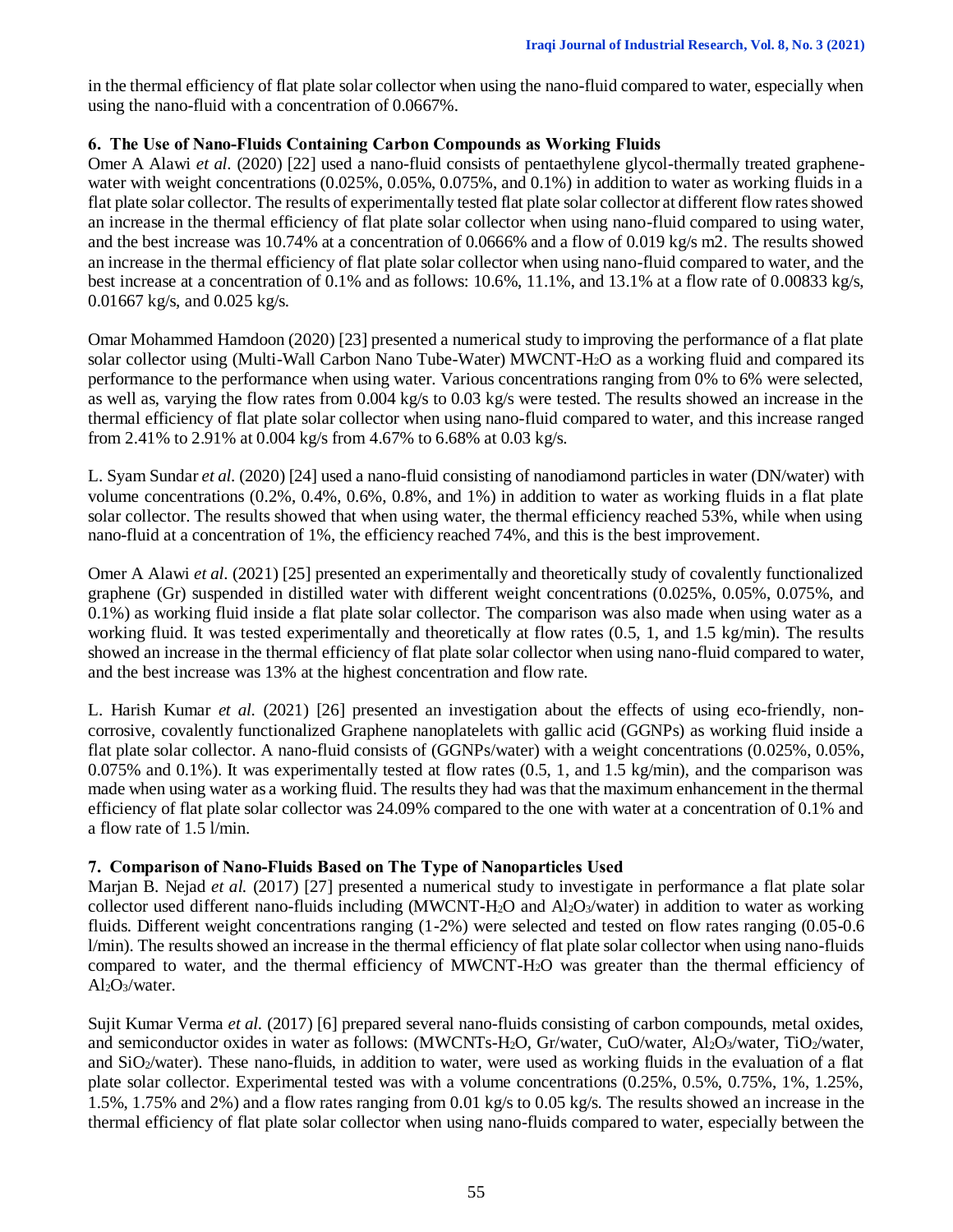concentrations 0.75%-1% and the flow rates 0.03 kg/s-0.035 kg/s. The best results were recorded for an increase in the thermal efficiency of flat plate solar collector with a concentration of 0.75% and a flow rate of 0.03 kg/s as follows: 23.47%, 16.97%, 12.64%, 8.28%, 5.07%, and 4.08% for MWCNTs-H2O, Gr/water, CuO/water, Al<sub>2</sub>O<sub>3</sub>/water, TiO<sub>2</sub>/water, and SiO<sub>2</sub>/water, respectively as shown in Figure (6).



Figure (6). Improvement in thermal efficiency using nano-fluids [6].

Erdo˘gan Arıkan *et al.* (2018) [28] used different working fluids in a flat plate solar collector as follows: two types of nano-fluids  $(A_2O_3/water)$  and  $(ZnO/water)$  with and without ethylene glycol (EG) in addition to water. A weight concentration in water of 0.25% oxides and 25% ethylene glycol was used, and it was experimentally tested with flow rates (0.05, 0.07, and 0.09 kg/s). The results showed an increase in the thermal efficiency of flat plate solar collector when using nano-fluids compared to water, especially when adding ethylene glycol, and the best increase was (15.13%) for (Al<sub>2</sub>O<sub>3</sub>/water) with ethylene glycol at a flow rate of 0.09 kg/s.

Yijie Tong *et al.* (2020) [29] presented an experimental comparison between several working fluids in a flat plate solar collector, where they used water and (MWCNT/water, CuO/water, Al<sub>2</sub>O<sub>3</sub>/water, Fe<sub>3</sub>O<sub>4</sub>/water); and for each nano-fluid, they used multiple concentrations close to its ideal concentration. Tested a flat plate solar collector with different flow rates. The results showed that the maximum thermal efficiency was 87% when using MWCNT/water. Also, increasing the flow rate improves the thermal efficiency, and the best improvement was when using MWCNT/water, as shown in Figure (7).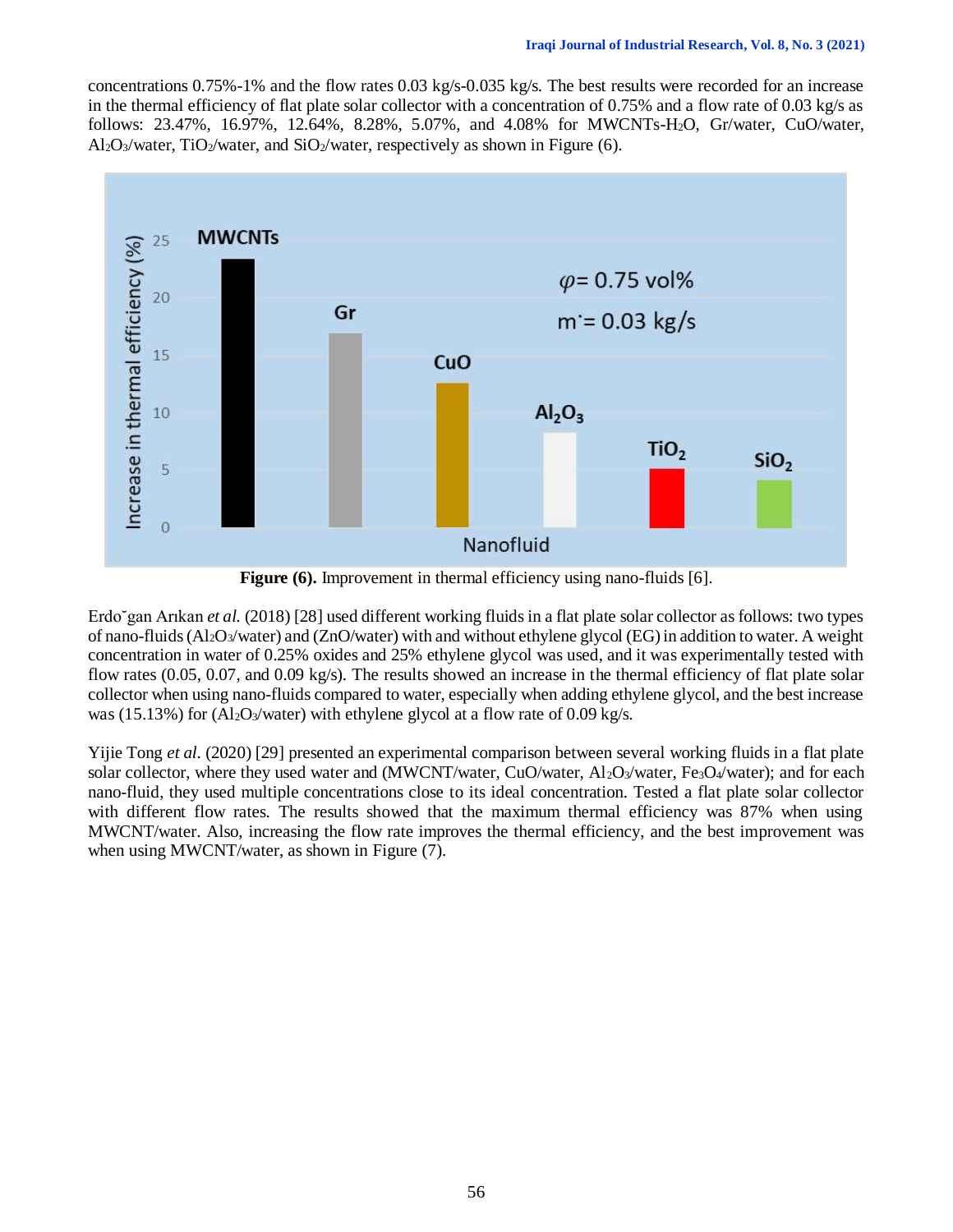

**Figure** (7). Improvement in thermal efficiency when changing flow rates for different types of working fluids [29].

M. S. Gad and Mokhtar Said (2021) [30] used water and nanoparticles of aluminum oxides  $Al_2O_3$  and titanium oxides  $TiO<sub>2</sub>$  at a concentration of 2% by weight in water as working fluids in a flat plate solar collector. It was experimentally tested at flow rates  $(2, 4, \text{ and } 6 \text{ } l/\text{min})$ . The results showed that the thermal efficiency of flat plate solar collector was as follows (TiO<sub>2</sub>/water > Al<sub>2</sub>O<sub>3</sub>/water > water) at all flow rates and the maximum increase in thermal efficiency was 30% for TiO<sub>2</sub>/water and 22% for the Al<sub>2</sub>O<sub>3</sub>/water compared to water, also the best flow rate was 2 l/min.

A.A. Hawwash *et al.* (2021) [31] designed a mathematical model (CFD) to study the performance of a flat plate solar collector used aluminum oxide  $Al_2O_3$  and copper oxide CuO in water as working fluids with different concentrations from 0.1% to 2%. The validity of the mathematical model was confirmed by comparison with experimental results. The results showed that the best performance is when using CuO /water at a concentration of 0.5% and the activity of CuO/water is better than that of  $A_2O_3$ /water under the same conditions.

R. M. Mostafizur *et al.* (2021) [32] used four types of nano-fluids, all from oxides of solid materials in water (CuO/water, Al2O3/water, TiO2/water, and MgO/water) in addition to water as working fluids in the flat plate solar collector with volume concentrations  $(1-4\%)$ . Theoretically tested with a flow rate  $(1-4 \text{ /min})$ , the results showed an increase in the thermal efficiency of flat plate solar collector when using nano-fluids compared to water as shown in Figure (8), and that the largest thermal efficiency values were at a volume concentration of 2% and a flow of 3.9 l/min and as follows: 38.21%, 35.32%, 34.77%, 34.17% and 31% for CuO/water, Al2O3/water, MgO/water, TiO2/water, and water, respectively.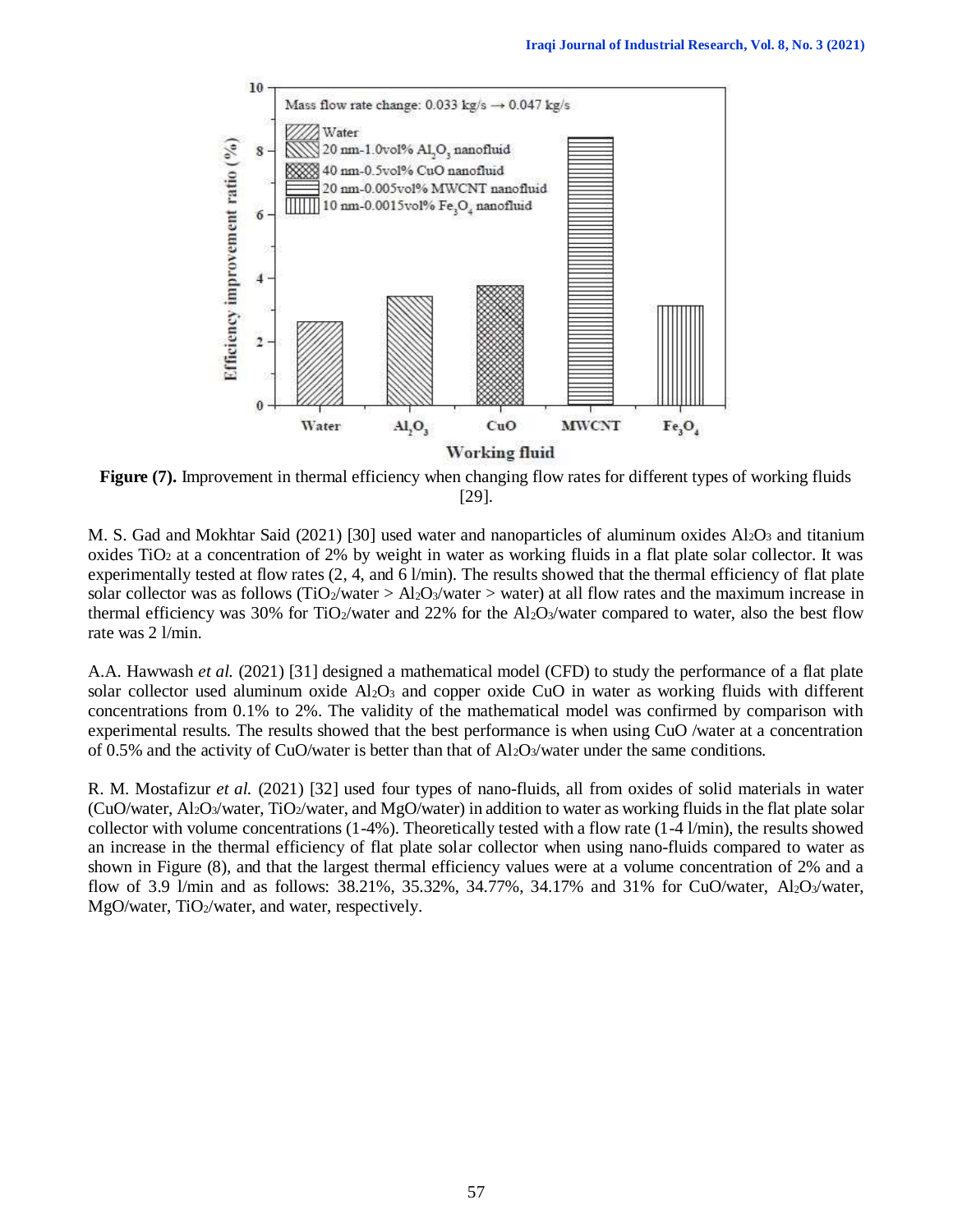

**Figure (8).** Improvement in thermal efficiency using nano-fluids. [32]

Naveed Akram *et al.* (2021) [33] presented an experimental study to investigate in performance of a flat plate solar collector used different nano-fluids (f-GNP is carbon compound, ZnO/water, and SiO2/water) in addition to water as working fluids. The nano-fluids used were 0.1% by weight, and the experimental test was carried out at flow rates (0.8, 1.2, and 1.6 kg/min). The results showed an increase in the thermal efficiency of flat plate solar collector when using nano-fluids compared to water, and the best increase was at 1.6 kg/min and as follows: 17.45% for f-GNP, 13.05% for ZnO/water, and 12.36% for  $SiO_2$ /water as shown in Figure (9).



**Figure (9).** Improvement in thermal efficiency using nano-fluids. [33]

## **8. Conclusions**

From the articles presented, we concluded that using nano-fluids improve the the efficiency of flat plate solar collector compared to using water, and that the best nano-fluids that improve the thermal efficiency of flat plate solar collector are the ones using carbon compounds in the first place, then metal oxides, and finally the semiconductor oxides.When comparing the nano-fluids that use metal oxides, it was concluded that the best nanofluid that improves the thermal efficiency of flat plate solar collector is the copper oxide CuO/water. It was also concluded that increasing the flow rate of the working fluid within certain limits leads to an increase in thermal efficiency of the flat plate solar collector as an excessive increase brings negative results because the difference between the outlet and inlet temperature of the flat plate solar collector will decrease. It is well known that each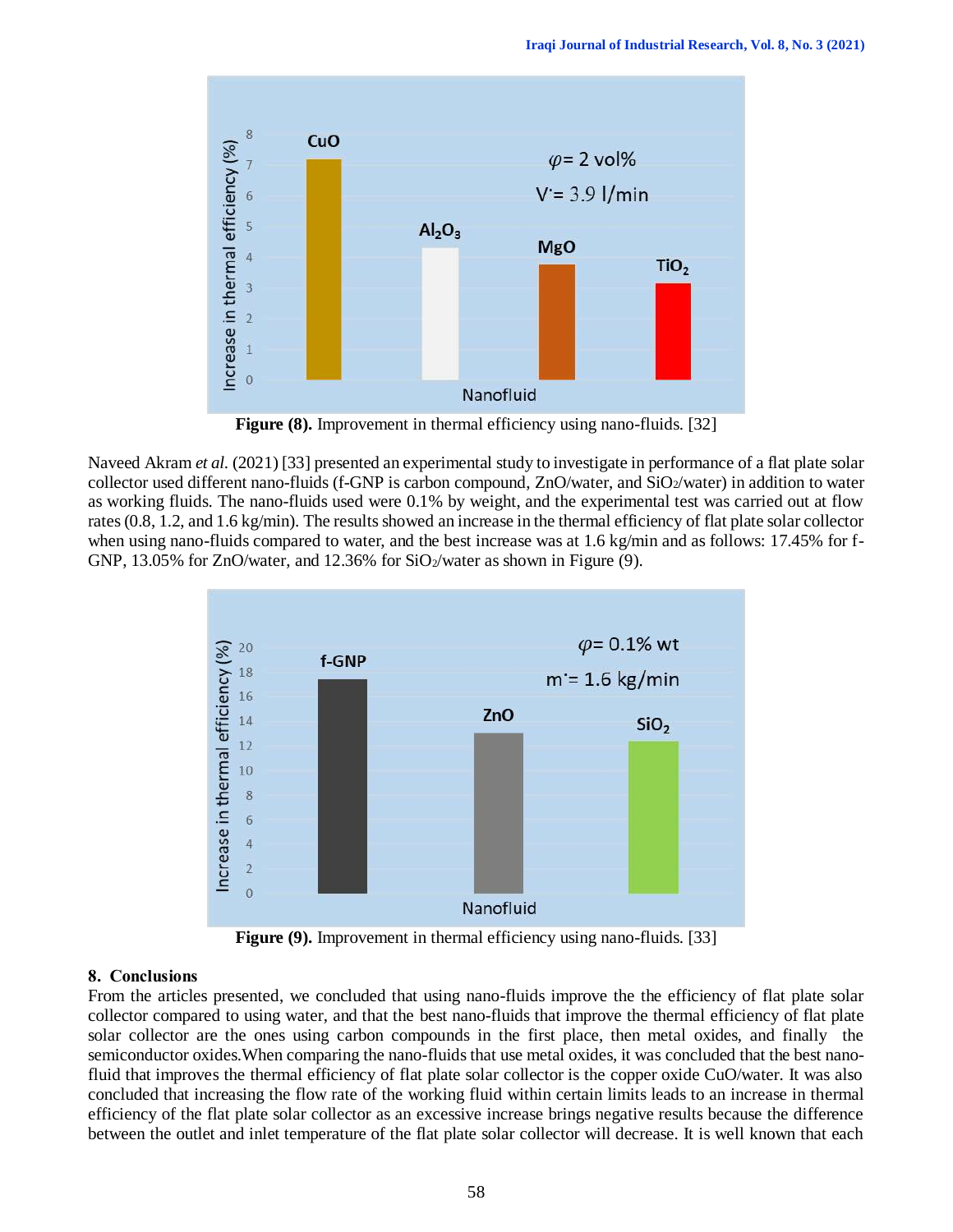nano-fluid has ideal concentrations that differ from any other nano-fluid; low concentrations of nanoparticles in a base fluid may not improve thermal efficiency significantly, and an excessive increase in the concentration of nanoparticles in a base fluid may lead to negative results due to the high viscosity of the nano-fluid and agglomeration of nanoparticles, which leads to a decrease in the heat transfer process.

It is worth mentioning, there are nano-fluids based on other materials that have not been addressed, including metal nanoparticles like copper, aluminum, and silver [34, 35] also hybrid nanoparticles (mixing two or more types of nanoparticles) [36, 37]. We recommend researchers in this field to see it.

#### **Reference**

- [1] J. A. Duffie and W. A. Beckman, "Selected heat transfer topics," *Sol. Eng. Therm. Process. 4th ed.; John Wiley & Sons Inc. Hoboken, NJ, USA*, pp. 138–172, 2013.
- [2] Q. J. Abdul-Ghafou, A. A. Mohammed, and S. A. Kadhim, "Evaluation of the effect of dusty weather on the performance of flat plate solar collector," *Adv. Nat. Appl. Sci.*, vol. 10, no. 13, pp. 125–131, 2016.
- [3] Y. Xuan and W. Roetzel, "Conceptions for heat transfer correlation of nanofluids," *Int. J. Heat Mass Transf.*, vol. 43, no. 19, pp. 3701–3707, 2000.
- [4] A. H. Askar, S. A. Kadhim, and S. H. Mshehid, "The surfactants effect on the heat transfer enhancement and stability of nanofluid at constant wall temperature," *Heliyon*, vol. 6, no. 7, p. e04419, 2020.
- [5] S. A. Angayarkanni and J. Philip, "Review on thermal properties of nanofluids: Recent developments," *Adv. Colloid Interface Sci.*, vol. 225, pp. 146–176, 2015.
- [6] S. K. Verma, A. K. Tiwari, and D. S. Chauhan, "Experimental evaluation of flat plate solar collector using nanofluids," *Energy Convers. Manag.*, vol. 134, pp. 103–115, 2017.
- [7] T. B. Gorji and A. A. Ranjbar, "A review on optical properties and application of nanofluids in direct absorption solar collectors (DASCs)," *Renew. Sustain. Energy Rev.*, vol. 72, pp. 10–32, 2017.
- [8] J. T. Cieśliński, B. Dawidowicz, and A. Popakul, "Performance of the flat plate solar collector operated with water-Al2O<sup>3</sup> nanofluid," in *Applied Mechanics and Materials*, 2016, vol. 831, pp. 181–187.
- [9] A. S. Shareef, M. H. Abbod, and S. Q. Kadhim, "Experimental investigation for flow rate effect on a flat plate solar collector with the using of Al2O3 nanofluids as a heat transfer fluid," *Int J Mech Mechatronics Eng*, vol. 16, pp. 42–48, 2016.
- [10] S. Arora and S. Subudhi, "Experimental Study of Performance of Slotted Solar Flat Plate Collector Using Nano-fluids and Water," *Proceedings of the 44th National Conference on Fluid Mechanics and Fluid Power*, p. 1-5, 14-16/12/2017.
- [11] A. A. Hawwash, A. K. A. Rahman, S. A. Nada, and S. Ookawara, "Numerical investigation and experimental verification of performance enhancement of flat plate solar collector using nanofluids," *Appl. Therm. Eng.*, vol. 130, pp. 363–374, 2018.
- [12] M. Mirzaei, "Experimental investigation of CuO nanofluid in the thermal characteristics of a flat plate solar collector," *Environ. Prog. \& Sustain. Energy*, vol. 38, no. 1, pp. 260–267, 2019.
- [13] N. S. Rajput, D. D. Shukla, D. Rajput, and S. K. Sharm, "Performance analysis of flat plate solar collector using Al2O3/distilled water nanofluid: an experimental investigation," *Mater. Today Proc.*, vol. 10, pp. 52–59, 2019.
- [14] M. M. Mohamed, N. H. Mahmoud, and M. A. Farahat, "Energy storage system with flat plate solar collector and water-ZnO nanofluid," *Sol. Energy*, vol. 202, pp. 25–31, 2020.
- [15] S. Sharma, S. Tiwari, A. K. Tiwari, G. Nandan, and R. Prakash, "Thermal Performance Enhancement of Flat-Plate Solar Collector Using CeO2--Water Nanofluid," in *Advances in Solar Power Generation and Energy Harvesting*, Springer, Singapore, 2020, pp. 109–118.
- [16] N. K. C. Sint, I. A. Choudhury, and H. H. Masjuki, "Optimum Utilisation of CuO Nanofluid in Flat Plate Solar Collector," *Int. J. Automot. Mech. Eng.*, vol. 17, no. 4, pp. 8384–8396, 2020.
- [17] S. Choudhary, A. Sachdeva, and P. Kumar, "Time-based assessment of thermal performance of flat plate solar collector using magnesium oxide nanofluid," *Int. J. Sustain. Energy*, vol. 40, no. 5, pp. 460–476, 2021.
- [18] A. Noghrehabadi, E. Hajidavalloo, and M. Moravej, "Experimental investigation of efficiency of square flatplate solar collector using SiO2/water nanofluid," *Case Stud. Therm. Eng.*, vol. 8, pp. 378–386, 2016.
- [19] A. Maouassi, A. Baghidja, S. Daoud, and N. Zeraibi, "Numerical study of nanofluid heat transfer SiO<sub>2</sub> through a solar flat plate collector," *Int. J. Heat Technol.*, vol. 35, no. 3, pp. 619–625, 2017.
- [20] M. A. Sharafeldin and G. Gróf, "Experimental investigation of flat plate solar collector using CeO2-water nanofluid," *Energy Convers. Manag.*, vol. 155, pp. 32–41, 2018.